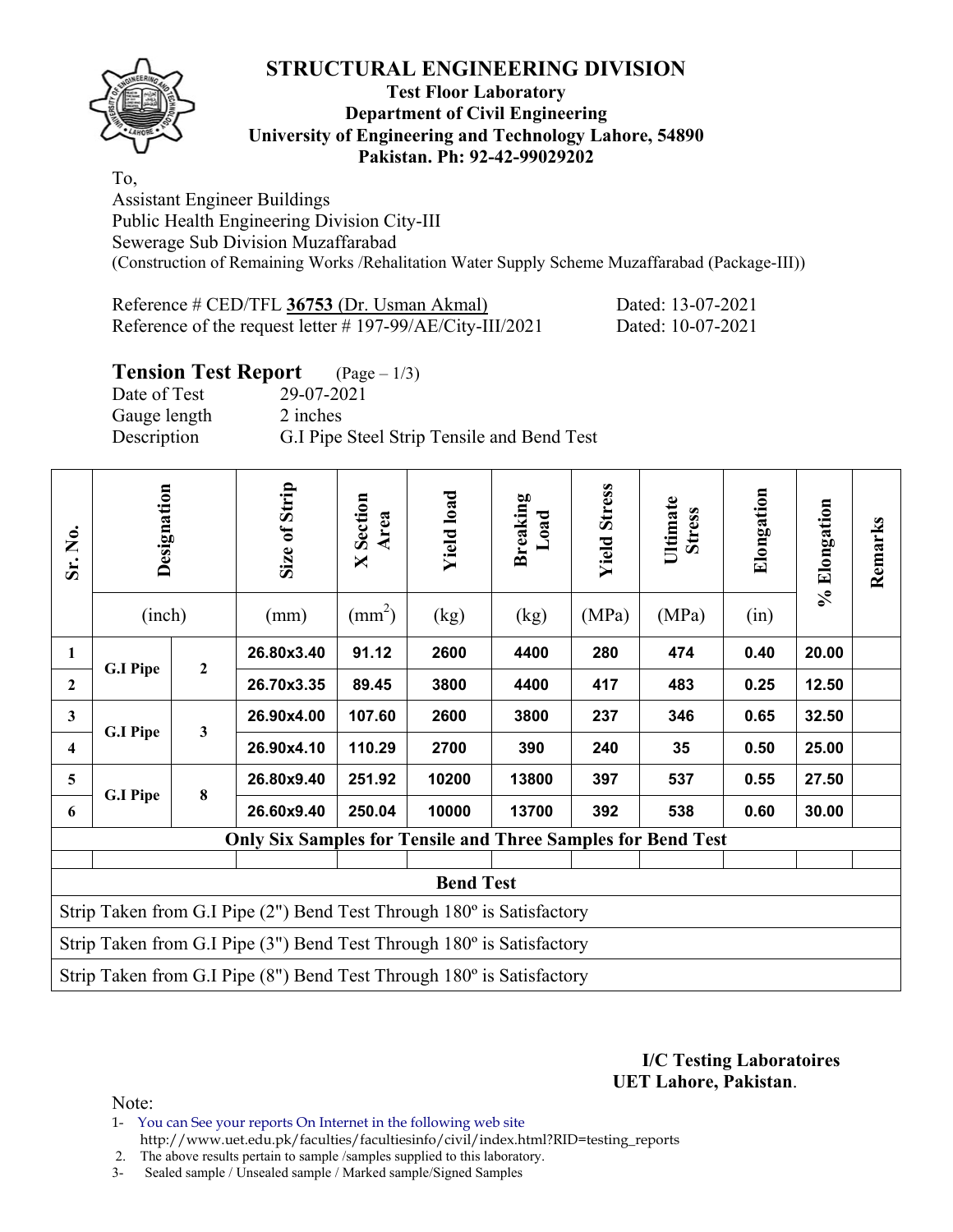

#### **Test Floor Laboratory Department of Civil Engineering University of Engineering and Technology Lahore, 54890 Pakistan. Ph: 92-42-99029202**

To,

Assistant Engineer Buildings Public Health Engineering Division City-III Sewerage Sub Division Muzaffarabad (Construction of Remaining Works /Rehalitation Water Supply Scheme Muzaffarabad (Package-III))

| Reference # CED/TFL 36753 (Dr. Usman Akmal)                  | Dated: 13-07-2021 |
|--------------------------------------------------------------|-------------------|
| Reference of the request letter $\#$ 197-99/AE/City-III/2021 | Dated: 10-07-2021 |

## **Seamless/Flattening Test Report** (Page – 2/3)

Date of Test 19-04-2021 Description G.I Pipe Seamless Test as per ASTM-A53-02

| Sr.<br>No.              | Designation      | <b>Test Type</b>                   | <b>Observation/Results</b>        |  |  |  |  |  |
|-------------------------|------------------|------------------------------------|-----------------------------------|--|--|--|--|--|
| 1                       | Pipe 2"          | <b>Ductility</b>                   | No crack was observed             |  |  |  |  |  |
|                         |                  | <b>Soundness</b>                   | No evidence of lamination noticed |  |  |  |  |  |
| $\overline{2}$          |                  | <b>Ductility</b>                   | No crack was observed             |  |  |  |  |  |
|                         | Pipe 3"          | <b>Soundness</b>                   | No evidence of lamination noticed |  |  |  |  |  |
| $\overline{\mathbf{3}}$ | <b>Ductility</b> |                                    | No crack was observed             |  |  |  |  |  |
|                         | Pipe 8"          | <b>Soundness</b>                   | No evidence of lamination noticed |  |  |  |  |  |
|                         |                  |                                    |                                   |  |  |  |  |  |
|                         |                  |                                    |                                   |  |  |  |  |  |
|                         |                  |                                    |                                   |  |  |  |  |  |
|                         |                  |                                    |                                   |  |  |  |  |  |
|                         |                  |                                    |                                   |  |  |  |  |  |
|                         |                  |                                    |                                   |  |  |  |  |  |
|                         |                  | <b>Only Three Samples for Test</b> |                                   |  |  |  |  |  |
|                         |                  |                                    |                                   |  |  |  |  |  |

**I/C Testing Laboratoires UET Lahore, Pakistan**.

- 1- You can See your reports On Internet in the following web site http://www.uet.edu.pk/faculties/facultiesinfo/civil/index.html?RID=testing\_reports
- 2. The above results pertain to sample /samples supplied to this laboratory.
- 3- Sealed sample / Unsealed sample / Marked sample/Signed Samples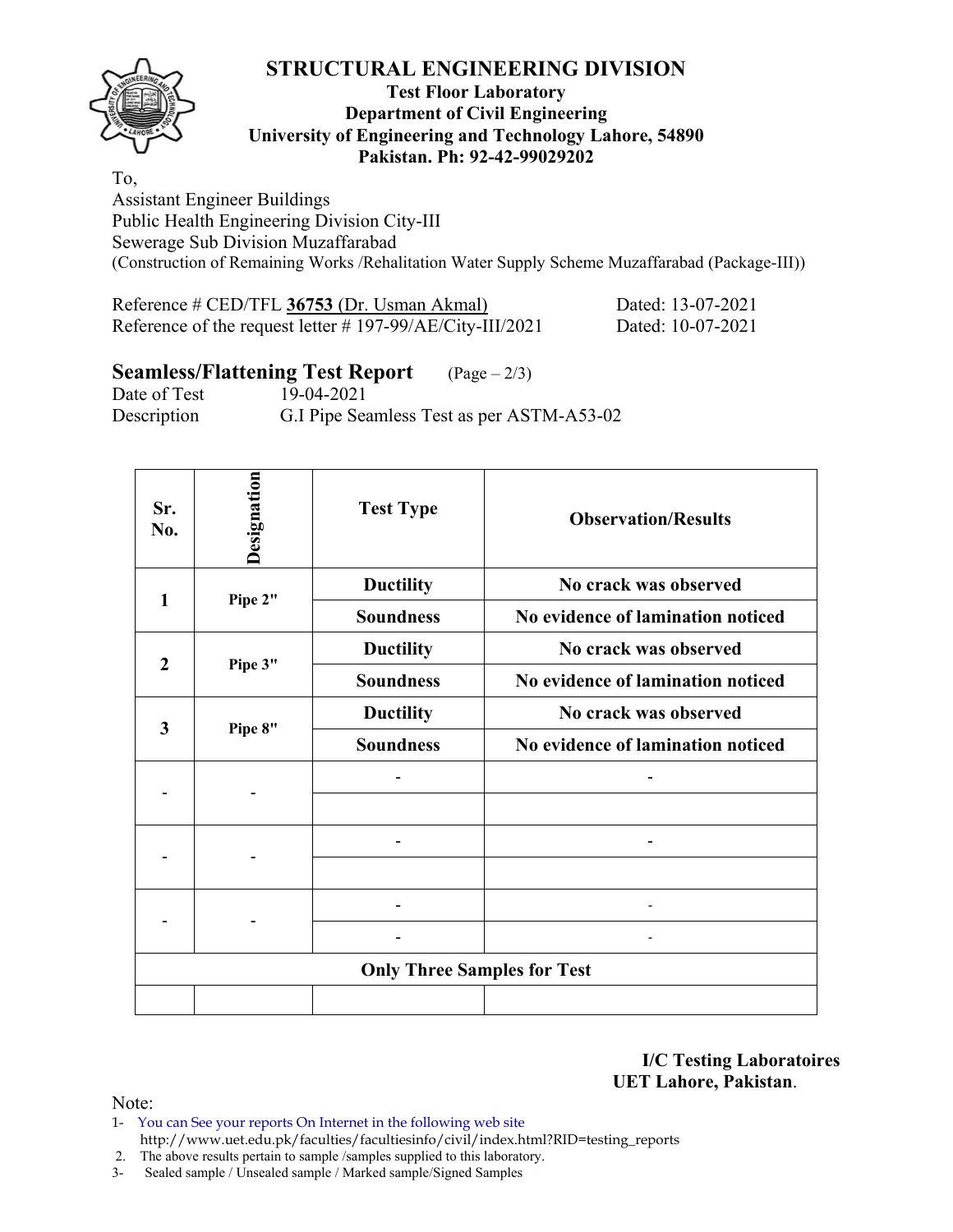

#### **Test Floor Laboratory Department of Civil Engineering University of Engineering and Technology Lahore, 54890 Pakistan. Ph: 92-42-99029202**

To,

Assistant Engineer Buildings Public Health Engineering Division City-III Sewerage Sub Division Muzaffarabad (Construction of Remaining Works /Rehalitation Water Supply Scheme Muzaffarabad (Package-III))

Reference # CED/TFL **36753** (Dr. Usman Akmal) Dated: 13-07-2021 Reference of the request letter # 197-99/AE/City-III/2021 Dated: 10-07-2021

# **Weight &Size Test Report** (Page – 3/3)

Date of Test 19-04-2021 Description G.I Pipe Weight and Size Test

| Sr.<br>No.   | Designation                  | Weight | Length                             | Weight per Unit<br>Length | <b>Diameter</b><br>External | <b>Diameter</b><br>Internal | Wall Thickness               | Remark |
|--------------|------------------------------|--------|------------------------------------|---------------------------|-----------------------------|-----------------------------|------------------------------|--------|
|              | (inch)                       | (g)    | (mm)                               | (kg/m)                    | (mm)                        | (mm)                        | (mm)                         |        |
| $\mathbf{1}$ | $\boldsymbol{2}$             | 291    | 58.00                              | 5.02                      | 58.00                       | 51.20                       | 3.40                         |        |
| $\mathbf{2}$ | $\mathbf{3}$                 | 506    | 58.00                              | 8.72                      | 86.00                       | 77.80                       | 4.10                         |        |
| $\mathbf{3}$ | $\pmb{8}$                    | 2948   | 58.60                              | 50.31                     | 219.00                      | 200.20                      | 9.40                         |        |
|              |                              |        |                                    |                           |                             |                             |                              |        |
|              | $\qquad \qquad \blacksquare$ |        |                                    |                           |                             | -                           | $\qquad \qquad \blacksquare$ |        |
|              |                              |        |                                    |                           |                             |                             |                              |        |
|              |                              |        |                                    |                           |                             |                             |                              |        |
|              |                              |        |                                    |                           |                             |                             | ۰                            |        |
|              |                              |        |                                    |                           |                             |                             | ۰                            |        |
|              |                              |        | <b>Only Three Samples for Test</b> |                           |                             |                             |                              |        |
|              |                              |        |                                    |                           |                             |                             |                              |        |

**I/C Testing Laboratoires UET Lahore, Pakistan**.

Note:

1- You can See your reports On Internet in the following web site http://www.uet.edu.pk/faculties/facultiesinfo/civil/index.html?RID=testing\_reports

2. The above results pertain to sample /samples supplied to this laboratory.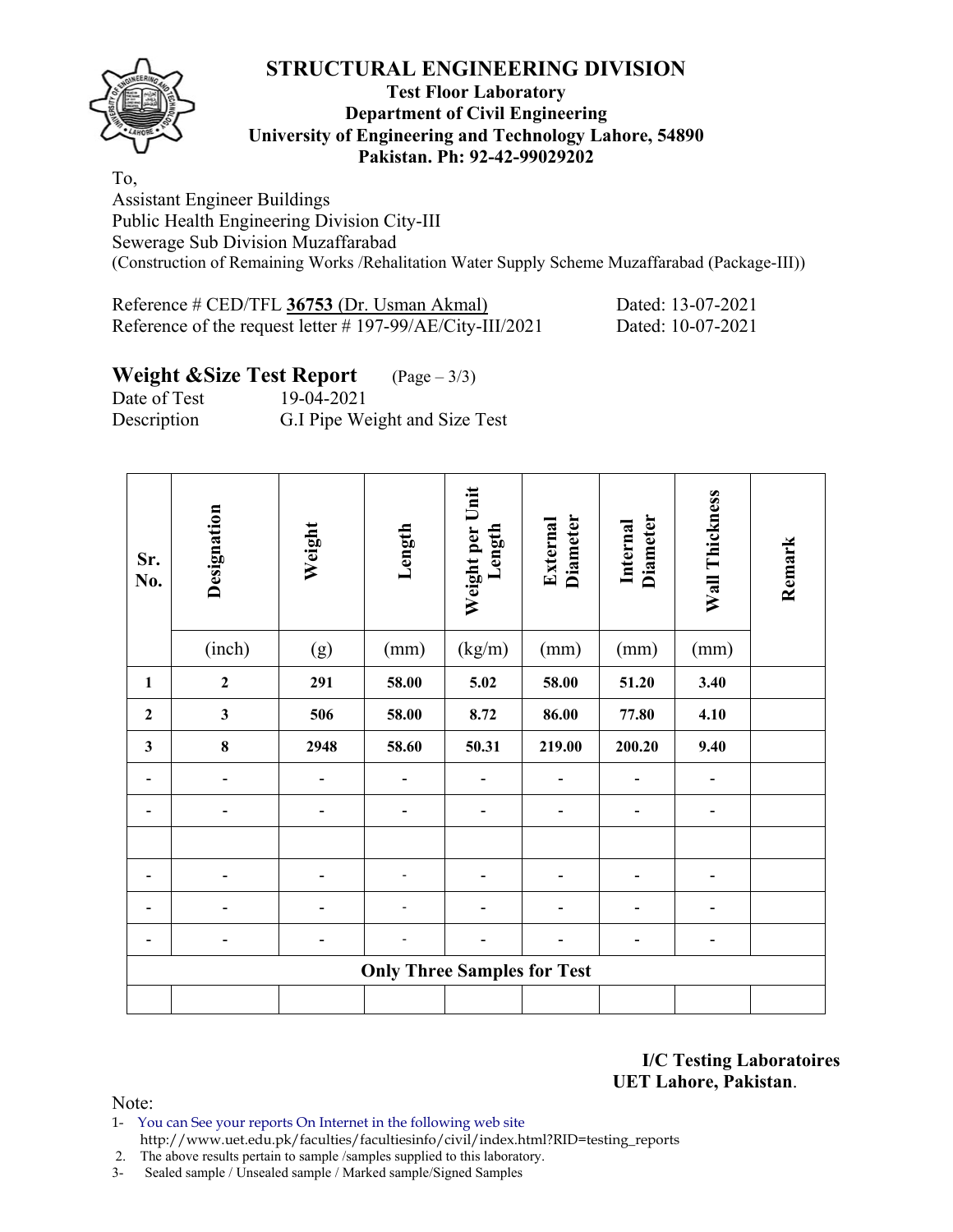

**Test Floor Laboratory Department of Civil Engineering University of Engineering and Technology Lahore, 54890 Pakistan. Ph: 92-42-99029202** 

To, General manager New Mujahid Alcon Industries (Pvt) Ltd Naveena N31 Gulberg

Reference # CED/TFL 36764 (Dr. Qasim Khan) Dated: 17-07-2021 Reference of the request letter # Nil Dated: 14-07-2021

## **Tension Test Report** (Page – 1/1) Date of Test 29-07-2021 Gauge length 2 inches Description Aluminum Rectangular Pipe and Aluminum Angle Strip Tensile Test

| Sr. No.                  | Designation<br>(mm)          |                          | Size of Strip<br>(mm)               | <b>X</b> Section<br>Area<br>$\text{(mm}^2)$ | <b>Yield load</b><br>(kN) | <b>Breaking</b><br>Load<br>(kN) | <b>Yield Stress</b><br>(MPa) | Ultimate<br><b>Stress</b><br>(MPa) | Elongation<br>(in)       | % Elongation                 | Remarks |  |
|--------------------------|------------------------------|--------------------------|-------------------------------------|---------------------------------------------|---------------------------|---------------------------------|------------------------------|------------------------------------|--------------------------|------------------------------|---------|--|
| $\mathbf{1}$             | Rectangular                  |                          | 23.90x3.00                          | 71.70                                       | 9.68                      | 13.60                           | 135.01                       | 189.68                             | 0.30                     | 15.00                        |         |  |
| $\mathbf{2}$             | Pipe                         | 50x75x3                  | 24.00x3.00                          | 72.00                                       | 9.94                      | 12.60                           | 138.06                       | 175.00                             | 0.35                     | 17.50                        |         |  |
| $\mathbf{3}$             | Angle                        | 50x50x3                  | 24.00x2.85                          | 68.40                                       | 14.50                     | 16.85                           | 211.99                       | 246.35                             | 0.25                     | 12.50                        |         |  |
| $\overline{\mathbf{4}}$  |                              |                          | 24.00x2.85                          | 68.40                                       | 14.23                     | 16.70                           | 208.04                       | 244.15                             | 0.30                     | 15.00                        |         |  |
| $\overline{\phantom{a}}$ | $\qquad \qquad \blacksquare$ | $\overline{\phantom{0}}$ | $\overline{a}$                      | $\overline{\phantom{a}}$                    | $\blacksquare$            | $\overline{\phantom{a}}$        | $\overline{\phantom{a}}$     | Ξ.                                 | $\overline{\phantom{a}}$ | $\qquad \qquad \blacksquare$ |         |  |
|                          | $\blacksquare$               | $\overline{\phantom{a}}$ | $\overline{\phantom{0}}$            |                                             |                           |                                 | $\overline{\phantom{a}}$     | -                                  | $\overline{\phantom{a}}$ | $\blacksquare$               |         |  |
|                          |                              |                          | 'Only Four Samples for Tensile Test |                                             |                           |                                 |                              |                                    |                          |                              |         |  |
|                          | <b>Bend Test</b>             |                          |                                     |                                             |                           |                                 |                              |                                    |                          |                              |         |  |
|                          |                              |                          |                                     |                                             |                           |                                 |                              |                                    |                          |                              |         |  |
|                          |                              |                          |                                     |                                             |                           |                                 |                              |                                    |                          |                              |         |  |
|                          |                              |                          |                                     |                                             |                           |                                 |                              |                                    |                          |                              |         |  |

**I/C Testing Laboratoires UET Lahore, Pakistan**.

Note:

- 1- You can See your reports On Internet in the following web site
	- http://www.uet.edu.pk/faculties/facultiesinfo/civil/index.html?RID=testing\_reports

2. The above results pertain to sample /samples supplied to this laboratory.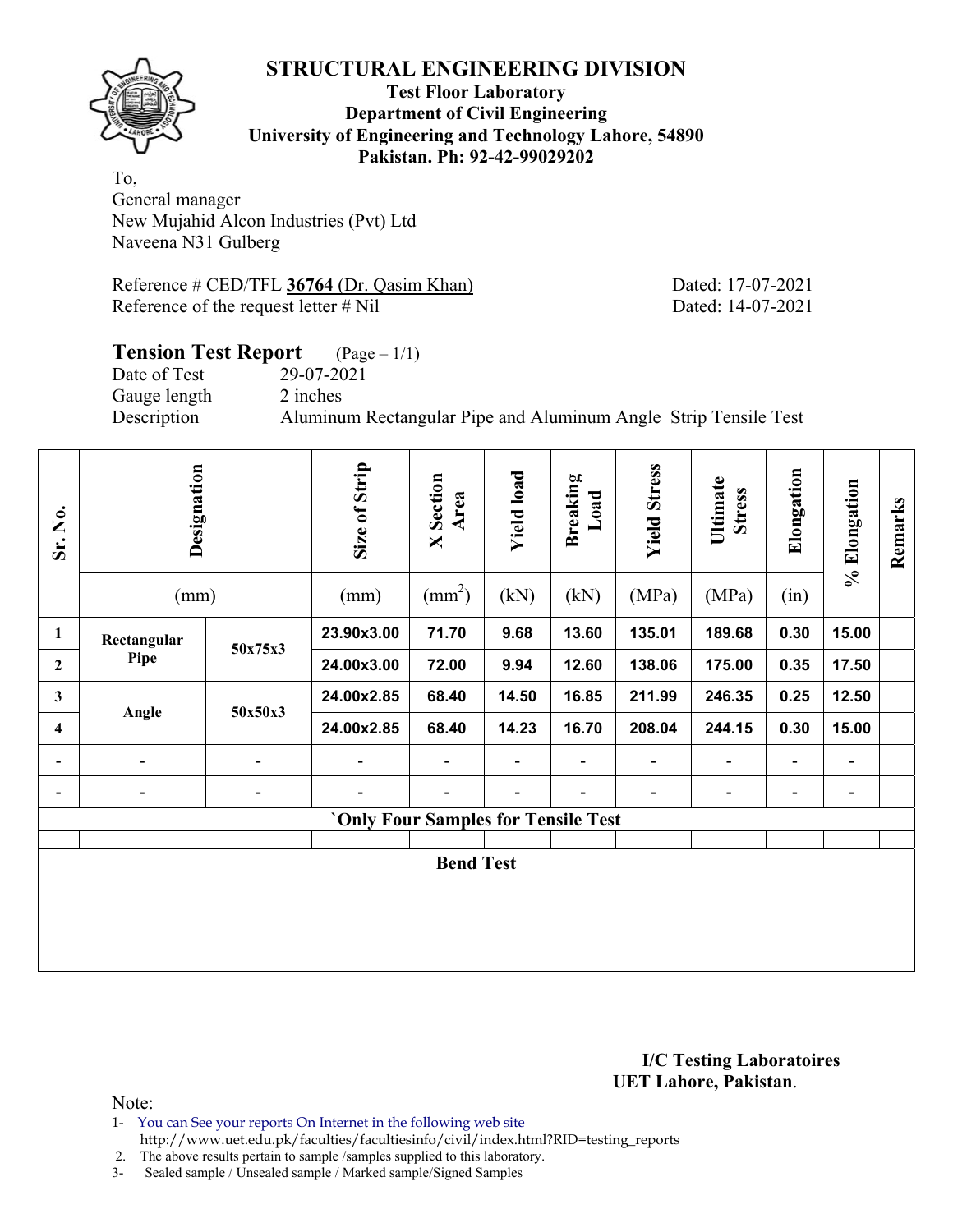

#### **Test Floor Laboratory Department of Civil Engineering University of Engineering and Technology Lahore, 54890 Pakistan. Ph: 92-42-99029202**

To, Resident Engineer (Sec-I) Finite – CPM (Jv) Improvement, Up Gradation and Widening of Jaglot Skardu Road Sec-I

| Reference # CED/TFL 36778 (Dr. Usman Akmal)              |  |
|----------------------------------------------------------|--|
| Reference of the request letter $\# FC/JV/JSR/2021/F-19$ |  |

ated: 16-07-2021 ated: 30-06-2021

## **Tension Test Report** (Page – 1/4)

Date of Test 29-07-2021 Gauge length 2 inches

Description Guard Rail W Section Strip Tensile and Bend Test as per AASHTOO M-180

| Sr. No.      | Designation                                                                  | Size of Strip<br>(cm)                                     | <b>X</b> Section<br>Area<br>$\text{(cm}^2)$ | <b>Yield load</b><br>(kg) | Breaking<br>Load<br>(kg) | <b>Yield Stress</b><br>(kg/cm <sup>2</sup> ) | Ultimate<br><b>Stress</b><br>(kg/cm <sup>2</sup> ) | Elongation<br>(in)       | % Elongation             | Remarks |
|--------------|------------------------------------------------------------------------------|-----------------------------------------------------------|---------------------------------------------|---------------------------|--------------------------|----------------------------------------------|----------------------------------------------------|--------------------------|--------------------------|---------|
| 1            | <b>Guard Rail W</b>                                                          | 2.48x0.270                                                | 0.67                                        | 4000                      | 5300                     | 5974                                         | 7915                                               | 0.20                     | 10.00                    |         |
| $\mathbf{2}$ | <b>Section</b>                                                               | 2.49x0.265                                                | 0.66                                        | 3900                      | 5100                     | 5910                                         | 7729                                               | 0.20                     | 10.00                    |         |
|              |                                                                              |                                                           |                                             | $\overline{\phantom{a}}$  |                          |                                              |                                                    | $\overline{\phantom{a}}$ | $\overline{\phantom{a}}$ |         |
|              |                                                                              |                                                           |                                             |                           |                          |                                              |                                                    |                          |                          |         |
|              |                                                                              |                                                           |                                             |                           |                          |                                              |                                                    |                          |                          |         |
|              |                                                                              |                                                           |                                             |                           |                          |                                              |                                                    |                          |                          |         |
|              |                                                                              |                                                           |                                             |                           |                          |                                              |                                                    |                          |                          |         |
|              |                                                                              |                                                           |                                             |                           |                          |                                              |                                                    |                          |                          |         |
|              |                                                                              | Only Two Samples for Tensile and One Sample for Bend Test |                                             |                           |                          |                                              |                                                    |                          |                          |         |
|              |                                                                              |                                                           |                                             | <b>Bend Test</b>          |                          |                                              |                                                    |                          |                          |         |
|              | Strip Taken from Guard Rail W Section Bend Test Through 180° is Satisfactory |                                                           |                                             |                           |                          |                                              |                                                    |                          |                          |         |
|              |                                                                              |                                                           |                                             |                           |                          |                                              |                                                    |                          |                          |         |
|              |                                                                              |                                                           |                                             |                           |                          |                                              |                                                    |                          |                          |         |

**I/C Testing Laboratoires UET Lahore, Pakistan**.

Note:

1- You can See your reports On Internet in the following web site http://www.uet.edu.pk/faculties/facultiesinfo/civil/index.html?RID=testing\_reports

2. The above results pertain to sample /samples supplied to this laboratory.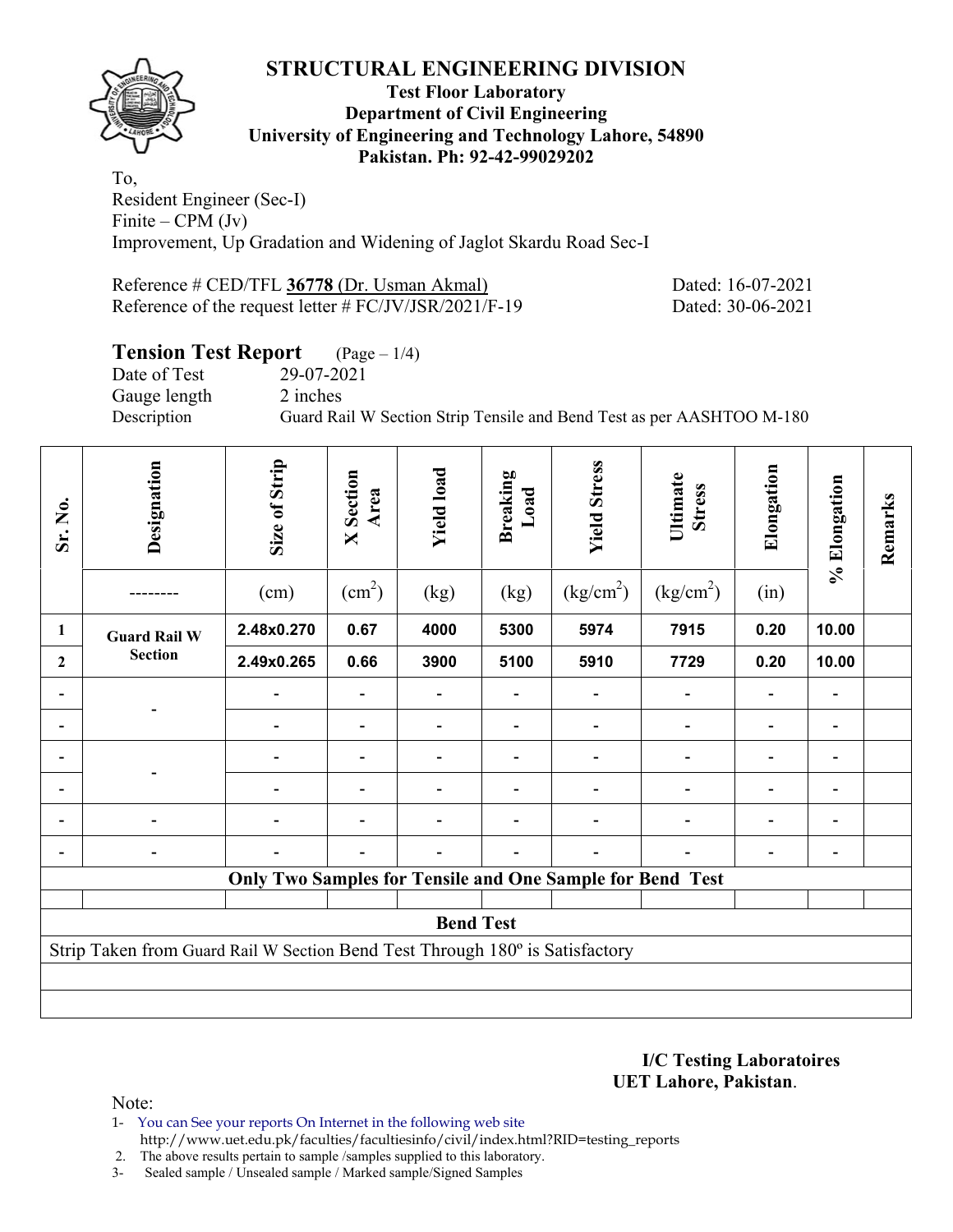

#### **Test Floor Laboratory Department of Civil Engineering University of Engineering and Technology Lahore, 54890 Pakistan. Ph: 92-42-99029202**

To, Resident Engineer (Sec-I) Finite – CPM  $(Jv)$ Improvement, Up Gradation and Widening of Jaglot Skardu Road Sec-I

Reference # CED/TFL **36778** (Dr. Usman Akmal) Dated: 16-07-2021 Reference of the request letter # FC/JV/JSR/2021/F-19 Dated: 30-06-2021

## **Tension Test Report** (Page – 2/4)

Date of Test 29-07-2021 Gauge length 2 inches

Description Guard Rail Post (I-Section) Strip Tensile Test as per ASTM A36

| Sr. No.                      | Designation            | Size of Strip                | Section<br>Area<br>$\boxtimes$ | <b>Yield load</b>                        | <b>Breaking</b><br>Load      | <b>Yield Stress</b>          | Ultimate<br><b>Stress</b>    | Elongation                   | % Elongation                 | Remarks |
|------------------------------|------------------------|------------------------------|--------------------------------|------------------------------------------|------------------------------|------------------------------|------------------------------|------------------------------|------------------------------|---------|
|                              | (mm)                   | (mm)                         | $\text{(mm}^2)$                | (kg)                                     | (kg)                         | (MPa)                        | (MPa)                        | (in)                         |                              |         |
| $\mathbf{1}$                 | <b>Guard Rail Post</b> | 25.00x6.30                   | 157.50                         | 5300                                     | 9300                         | 330                          | 579                          | 0.50                         | 25.00                        |         |
| $\overline{2}$               | (I-Section)            | 24.80x6.20                   | 153.76                         | 5600                                     | 9300                         | 357                          | 593                          | 0.50                         | 25.00                        |         |
| $\qquad \qquad \blacksquare$ |                        | $\overline{\phantom{a}}$     | $\qquad \qquad \blacksquare$   | $\blacksquare$                           | $\qquad \qquad \blacksquare$ | $\qquad \qquad \blacksquare$ | $\blacksquare$               | $\blacksquare$               | $\qquad \qquad \blacksquare$ |         |
| -                            |                        | $\overline{\phantom{a}}$     | $\qquad \qquad \blacksquare$   | $\qquad \qquad \blacksquare$             | $\qquad \qquad \blacksquare$ | $\qquad \qquad \blacksquare$ | $\qquad \qquad \blacksquare$ | $\overline{\phantom{a}}$     | $\qquad \qquad \blacksquare$ |         |
| $\qquad \qquad \blacksquare$ |                        | $\overline{\phantom{a}}$     | $\qquad \qquad \blacksquare$   | $\qquad \qquad \blacksquare$             | $\qquad \qquad \blacksquare$ | $\qquad \qquad \blacksquare$ | $\qquad \qquad \blacksquare$ | $\blacksquare$               | $\qquad \qquad \blacksquare$ |         |
| -                            |                        | $\qquad \qquad \blacksquare$ | -                              | $\qquad \qquad \blacksquare$             | -                            | -                            | $\qquad \qquad \blacksquare$ | $\qquad \qquad \blacksquare$ | -                            |         |
| $\qquad \qquad \blacksquare$ |                        | $\overline{\phantom{a}}$     | $\qquad \qquad \blacksquare$   | $\qquad \qquad \blacksquare$             | $\overline{\phantom{0}}$     | $\qquad \qquad \blacksquare$ | $\qquad \qquad \blacksquare$ | $\blacksquare$               | $\overline{\phantom{a}}$     |         |
| $\qquad \qquad \blacksquare$ | -                      | $\overline{\phantom{a}}$     |                                | $\qquad \qquad \blacksquare$             | $\qquad \qquad \blacksquare$ | -                            | $\qquad \qquad \blacksquare$ | $\overline{\phantom{a}}$     | $\qquad \qquad \blacksquare$ |         |
|                              |                        |                              |                                | <b>Only Two Samples for Tensile Test</b> |                              |                              |                              |                              |                              |         |
|                              |                        |                              |                                |                                          |                              |                              |                              |                              |                              |         |
|                              |                        |                              |                                | <b>Bend Test</b>                         |                              |                              |                              |                              |                              |         |
|                              |                        |                              |                                |                                          |                              |                              |                              |                              |                              |         |
|                              |                        |                              |                                |                                          |                              |                              |                              |                              |                              |         |
|                              |                        |                              |                                |                                          |                              |                              |                              |                              |                              |         |

**I/C Testing Laboratoires UET Lahore, Pakistan**.

Note:

1- You can See your reports On Internet in the following web site http://www.uet.edu.pk/faculties/facultiesinfo/civil/index.html?RID=testing\_reports

2. The above results pertain to sample /samples supplied to this laboratory.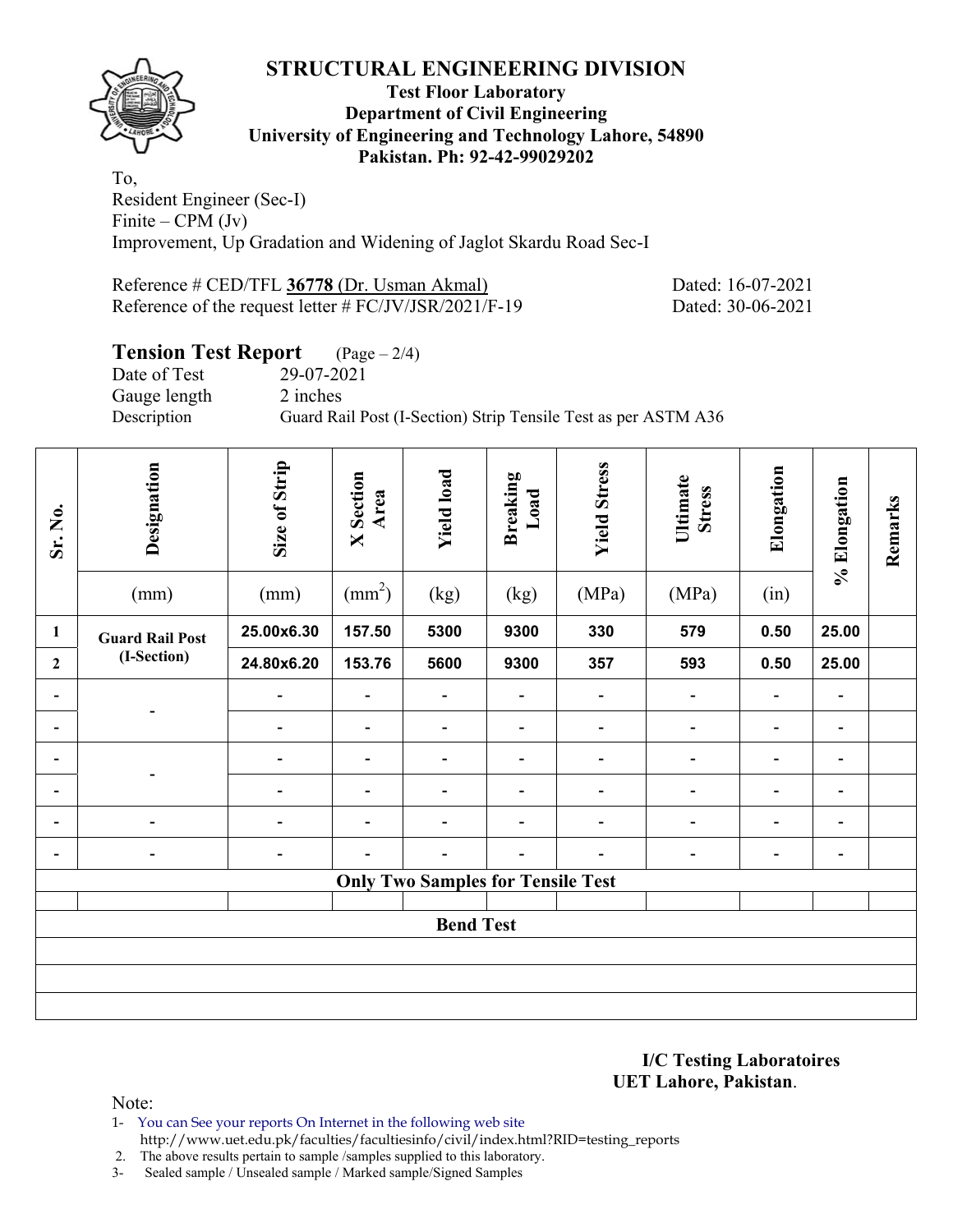

#### **Test Floor Laboratory Department of Civil Engineering University of Engineering and Technology Lahore, 54890 Pakistan. Ph: 92-42-99029202**

To, Resident Engineer (Sec-I) Finite – CPM  $(Jv)$ Improvement, Up Gradation and Widening of Jaglot Skardu Road Sec-I

Reference # CED/TFL **36778** (Dr. Usman Akmal) Dated: 16-07-2021 Reference of the request letter # FC/JV/JSR/2021/F-19 Dated: 30-06-2021

## **Weight &Size Test Report** (Page – 3/4)

Date of Test 29-07-2021

Description Guard Rail Post (I-Section) Weight and Size Test

| Sr.<br>No. | Designation                            | Weight | Length | Weight per Unit<br>Length       | $\begin{array}{c}\n\mathbf{Depth} \\ \mathbf{(d)}\n\end{array}$ | Flange Width<br>(b <sub>f</sub> ) | Flange Thickness<br>$\mathfrak{E}$ | Web Thickness<br>$\left(\mathbf{t}_{w}\right)$ | Remark |
|------------|----------------------------------------|--------|--------|---------------------------------|-----------------------------------------------------------------|-----------------------------------|------------------------------------|------------------------------------------------|--------|
|            |                                        | (g)    | (cm)   | (kg/m)                          | mm                                                              | mm                                | mm                                 | mm                                             |        |
| 1          | <b>Guard Rail Post (I-</b><br>Section) | 8911   | 61.4   | 14.51                           | 152.600                                                         | 100.00                            | 5.20                               | 6.20                                           |        |
|            |                                        |        |        |                                 |                                                                 |                                   |                                    |                                                |        |
|            |                                        |        |        |                                 |                                                                 |                                   |                                    |                                                |        |
|            |                                        |        |        |                                 |                                                                 |                                   |                                    |                                                |        |
|            |                                        |        |        |                                 |                                                                 |                                   |                                    |                                                |        |
|            |                                        |        |        |                                 |                                                                 |                                   |                                    |                                                |        |
|            |                                        |        |        |                                 |                                                                 |                                   |                                    |                                                |        |
|            |                                        |        |        |                                 |                                                                 |                                   |                                    | ٠                                              |        |
|            |                                        |        |        | <b>Only One Sample for Test</b> |                                                                 |                                   |                                    |                                                |        |
|            |                                        |        |        |                                 |                                                                 |                                   |                                    |                                                |        |

**I/C Testing Laboratoires UET Lahore, Pakistan**.

- 1- You can See your reports On Internet in the following web site http://www.uet.edu.pk/faculties/facultiesinfo/civil/index.html?RID=testing\_reports
- 2. The above results pertain to sample /samples supplied to this laboratory.
- 3- Sealed sample / Unsealed sample / Marked sample/Signed Samples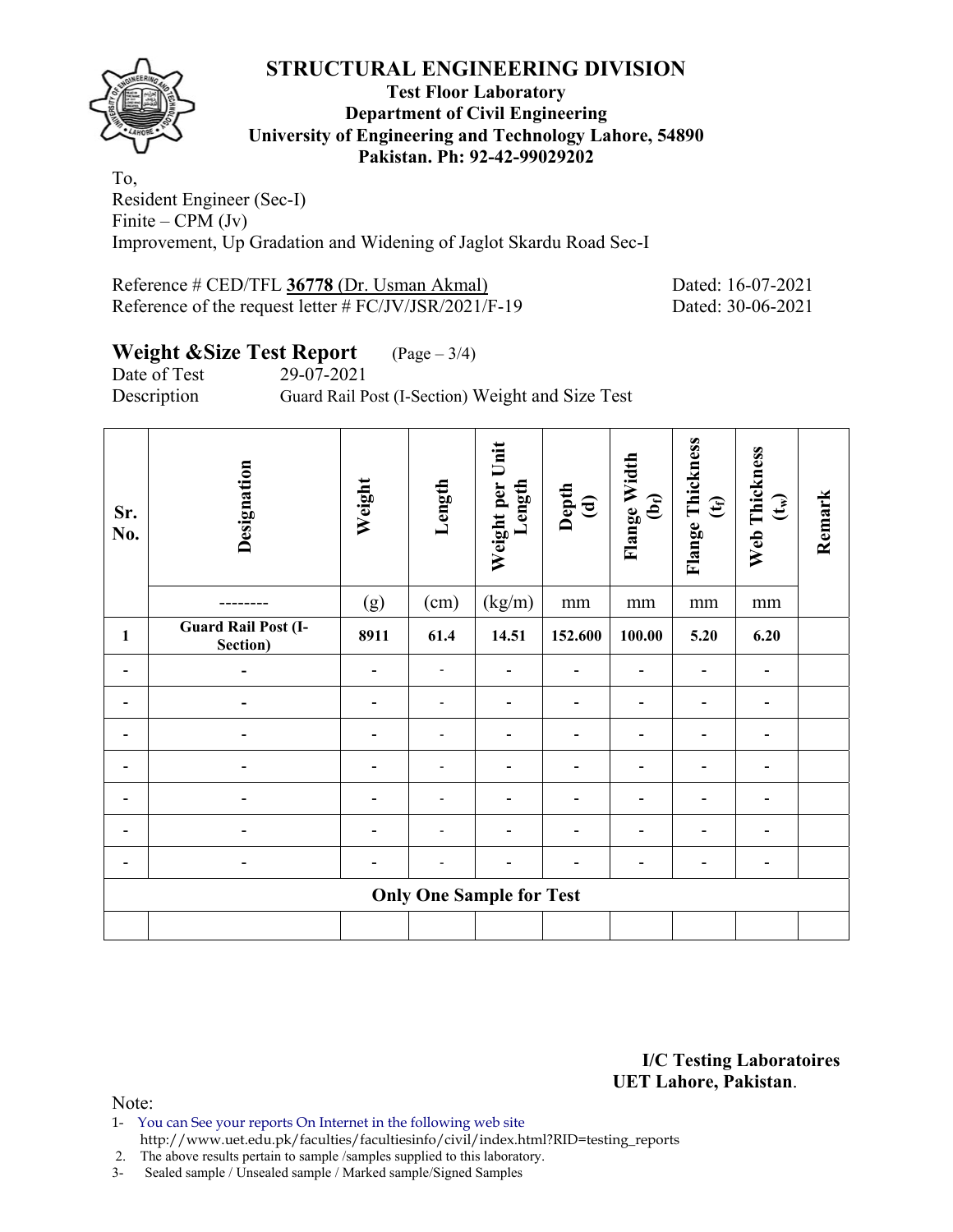

#### **Test Floor Laboratory Department of Civil Engineering University of Engineering and Technology Lahore, 54890 Pakistan. Ph: 92-42-99029202**

To, Resident Engineer (Sec-I) Finite – CPM  $(Jv)$ Improvement, Up Gradation and Widening of Jaglot Skardu Road Sec-I

Reference # CED/TFL **36778** (Dr. Usman Akmal) Dated: 16-07-2021 Reference of the request letter # FC/JV/JSR/2021/F-19 Dated: 30-06-2021

## **Size Test Report** (Page – 4/4)

Date of Test 29-07-2021

Description Guard Rail W Section thickness Test

| Sr.<br>No. | Designation                     | Thickness<br>(mm) | Remark |  |  |  |  |  |
|------------|---------------------------------|-------------------|--------|--|--|--|--|--|
| 1          | <b>Guard Rail W Section</b>     | 3.00              |        |  |  |  |  |  |
|            |                                 |                   |        |  |  |  |  |  |
|            |                                 |                   |        |  |  |  |  |  |
|            |                                 |                   |        |  |  |  |  |  |
|            |                                 |                   |        |  |  |  |  |  |
|            |                                 |                   |        |  |  |  |  |  |
|            |                                 |                   |        |  |  |  |  |  |
|            | <b>Only One Sample for Test</b> |                   |        |  |  |  |  |  |
|            |                                 |                   |        |  |  |  |  |  |

**I/C Testing Laboratoires UET Lahore, Pakistan**.

- 1- You can See your reports On Internet in the following web site http://www.uet.edu.pk/faculties/facultiesinfo/civil/index.html?RID=testing\_reports
- 2. The above results pertain to sample /samples supplied to this laboratory.
- 3- Sealed sample / Unsealed sample / Marked sample/Signed Samples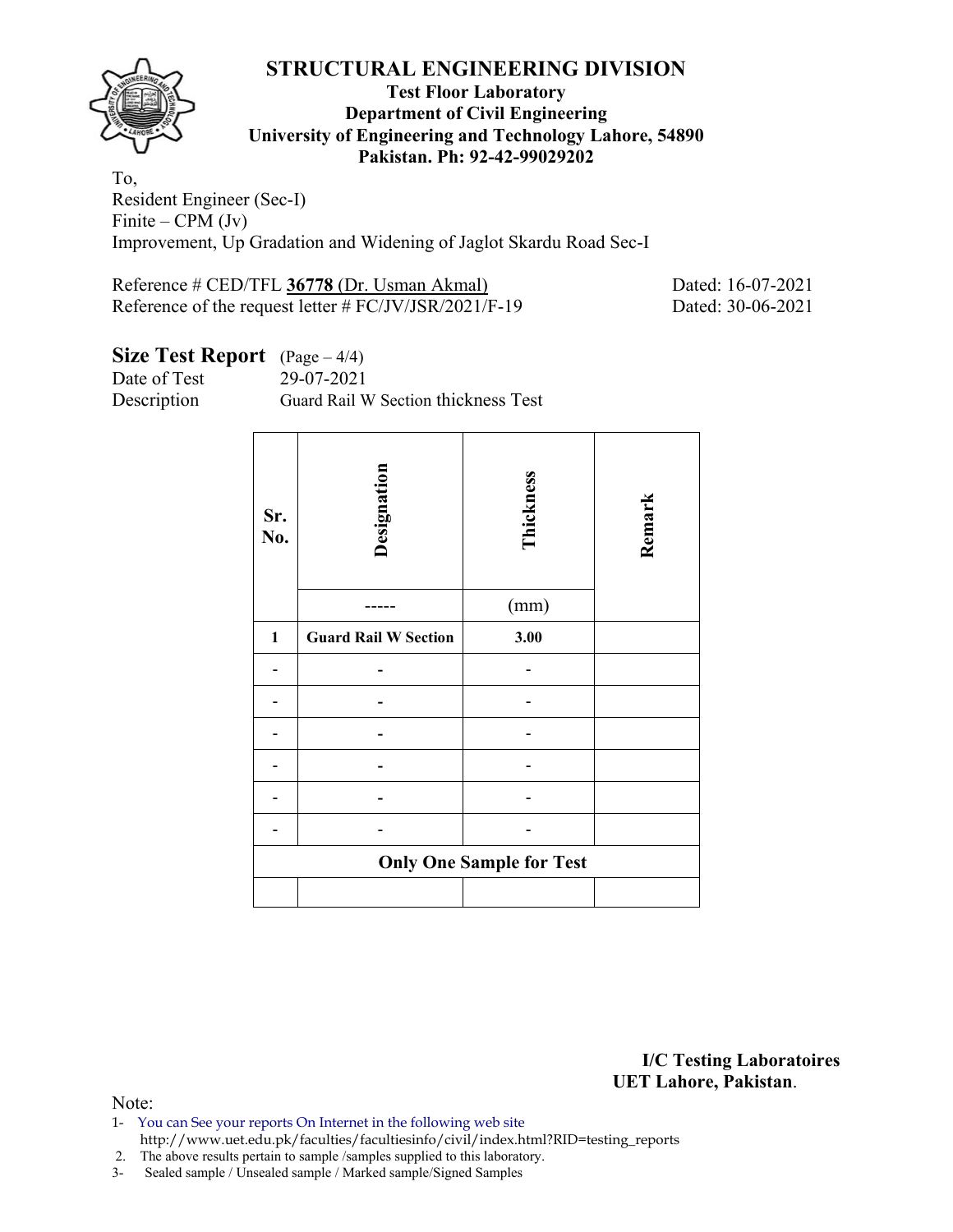

**Test Floor Laboratory Department of Civil Engineering University of Engineering and Technology Lahore, 54890 Pakistan. Ph: 92-42-99029202** 

Ref: CED/TFL/07/36791, 798 Dated: 27-07-2021

Dated of Test: 29-07-2021

**To M/S Condrill (Pvt) Ltd Lahore** 

#### Subject: **- CALIBRATION OF HYDRAULIC JACK WITH PRESSURE GAUGE (MARK: TFL/07/36791) (Page # 1/1)**

Reference to your Letter No. CD/Misc/2021/8575, dated: 27/07/2021 on the subject cited above. One Hydraulic with Pressure Gauge as received by us has been calibrated. The results are tabulated as under:

| <b>Total Range</b>       | $\chi$ ero - | 10000 (Psi)       |
|--------------------------|--------------|-------------------|
| <b>Calibrated Range:</b> | Zero -       | <b>8000 (Psi)</b> |

| <b>Hydraulic Jack Reading</b><br>(Psi) | 1000  | 2000  | 3000  | 4000  | 5000  | 6000  | 7000  | 8000  |
|----------------------------------------|-------|-------|-------|-------|-------|-------|-------|-------|
| Calibrated Load (kg)                   | 10300 | 20100 | 29700 | 39100 | 48500 | 58200 | 67800 | 77200 |
| <b>Calibrated Pressure (Psi)</b>       | 1097  | 2141  | 3164  | 4166  | 5167  | 6201  | 7223  | 8225  |

The Ram Area of Jack =  $133.55$  cm<sup>2</sup>



**UET Lahore, Pakistan**.

- 1- You can See your reports On Internet in the following web site http://www.uet.edu.pk/faculties/facultiesinfo/civil/index.html?RID=testing\_reports
- 2. The above results pertain to sample /samples supplied to this laboratory.
- 3- Sealed sample / Unsealed sample / Marked sample/Signed Samples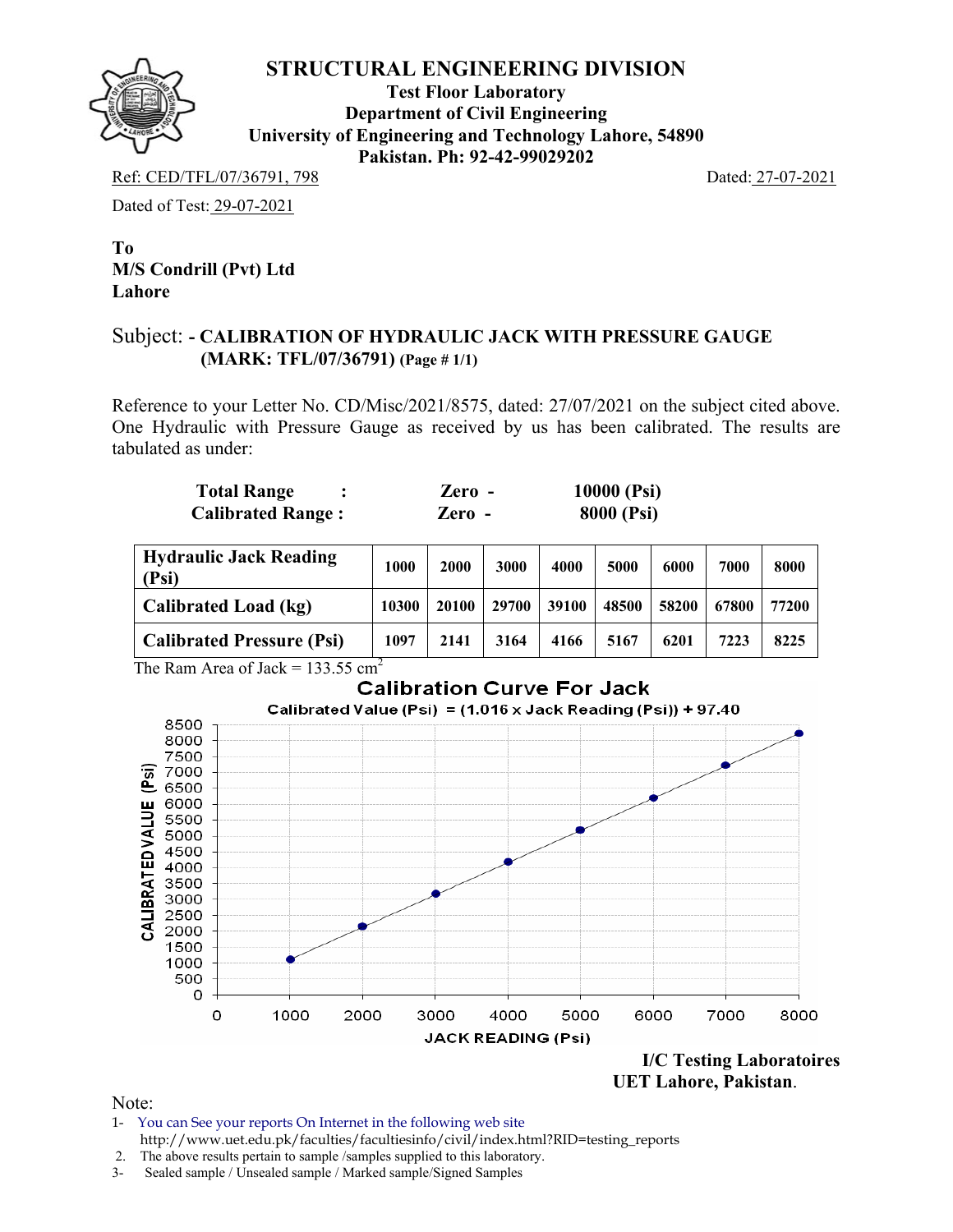#### **Test Floor Laboratory Department of Civil Engineering University of Engineering and Technology Lahore, 54890 Pakistan. Ph: 92-42-99029202**

To, Manager Civil Works Nishat Mills Limited Lahore Construction of Nishat Apparel Garment Unit 2, Lahore

Reference # CED/TFL **36793** (Dr. Usman Akmal) Dated: 28-07-2021 Reference of the request letter # NA/GU/ST/004 Dated: 24-07-2021

## **Tension Test Report** (Page -1/1)

Date of Test 29-07-2021 Gauge length 8 inches

Description Deformed Steel Bar Tensile and Bend Test as per ASTM-A615

| Sr. No.                                                         | Weight   | Diameter/<br><b>Size</b><br>(mm) |                          | Area<br>$(in^2)$ |                          | <b>Yield load</b> | <b>Breaking</b><br>Load | <b>Yield Stress</b><br>(psi) |        | <b>Ultimate Stress</b><br>(psi) |                          | Elongation               | % Elongation             | Remarks |
|-----------------------------------------------------------------|----------|----------------------------------|--------------------------|------------------|--------------------------|-------------------|-------------------------|------------------------------|--------|---------------------------------|--------------------------|--------------------------|--------------------------|---------|
|                                                                 | (1bs/ft) | Nominal                          | Actual                   | Nominal          | Actual                   | (kg)              | (kg)                    | Nominal                      | Actual | Nominal                         | Actual                   | (inch)                   |                          |         |
| 1                                                               | 0.427    | 10                               | 10.16                    | 0.12             | 0.126                    | 3900              | 5700                    | 71650                        | 68430  | 104719                          | 100100                   | 1.30                     | 16.3                     |         |
| $\boldsymbol{2}$                                                | 0.417    | 10                               | 10.03                    | 0.12             | 0.123                    | 3600              | 5100                    | 66138                        | 64760  | 93696                           | 91800                    | 1.40                     | 17.5                     |         |
|                                                                 |          | $\overline{\phantom{0}}$         |                          |                  |                          |                   |                         |                              |        |                                 | $\overline{\phantom{a}}$ | $\overline{\phantom{0}}$ | $\overline{\phantom{a}}$ |         |
| $\blacksquare$                                                  |          | $\blacksquare$                   | $\blacksquare$           |                  | $\blacksquare$           |                   |                         |                              |        |                                 | $\overline{\phantom{a}}$ | $\blacksquare$           | $\overline{\phantom{a}}$ |         |
|                                                                 | Ξ.       | Ξ.                               | $\overline{\phantom{a}}$ | $\blacksquare$   | $\overline{\phantom{0}}$ |                   |                         |                              |        | $\overline{\phantom{0}}$        | $\overline{\phantom{a}}$ | $\overline{\phantom{a}}$ | $\blacksquare$           |         |
|                                                                 |          | $\qquad \qquad -$                | $\overline{\phantom{0}}$ |                  | $\overline{\phantom{a}}$ |                   |                         |                              |        |                                 | $\overline{\phantom{a}}$ | $\blacksquare$           | -                        |         |
| Note: only two samples for tensile and one sample for bend test |          |                                  |                          |                  |                          |                   |                         |                              |        |                                 |                          |                          |                          |         |
|                                                                 |          |                                  |                          |                  |                          |                   |                         |                              |        |                                 |                          |                          |                          |         |
| <b>Bend Test</b>                                                |          |                                  |                          |                  |                          |                   |                         |                              |        |                                 |                          |                          |                          |         |
| 10mm Dia Bar Bend Test Through 180° is Satisfactory             |          |                                  |                          |                  |                          |                   |                         |                              |        |                                 |                          |                          |                          |         |
|                                                                 |          |                                  |                          |                  |                          |                   |                         |                              |        |                                 |                          |                          |                          |         |
|                                                                 |          |                                  |                          |                  |                          |                   |                         |                              |        |                                 |                          |                          |                          |         |

**I/C Testing Laboratoires UET Lahore, Pakistan**.

Note:

1- You can See your reports On Internet in the following web site http://www.uet.edu.pk/faculties/facultiesinfo/civil/index.html?RID=testing\_reports

2. The above results pertain to sample /samples supplied to this laboratory.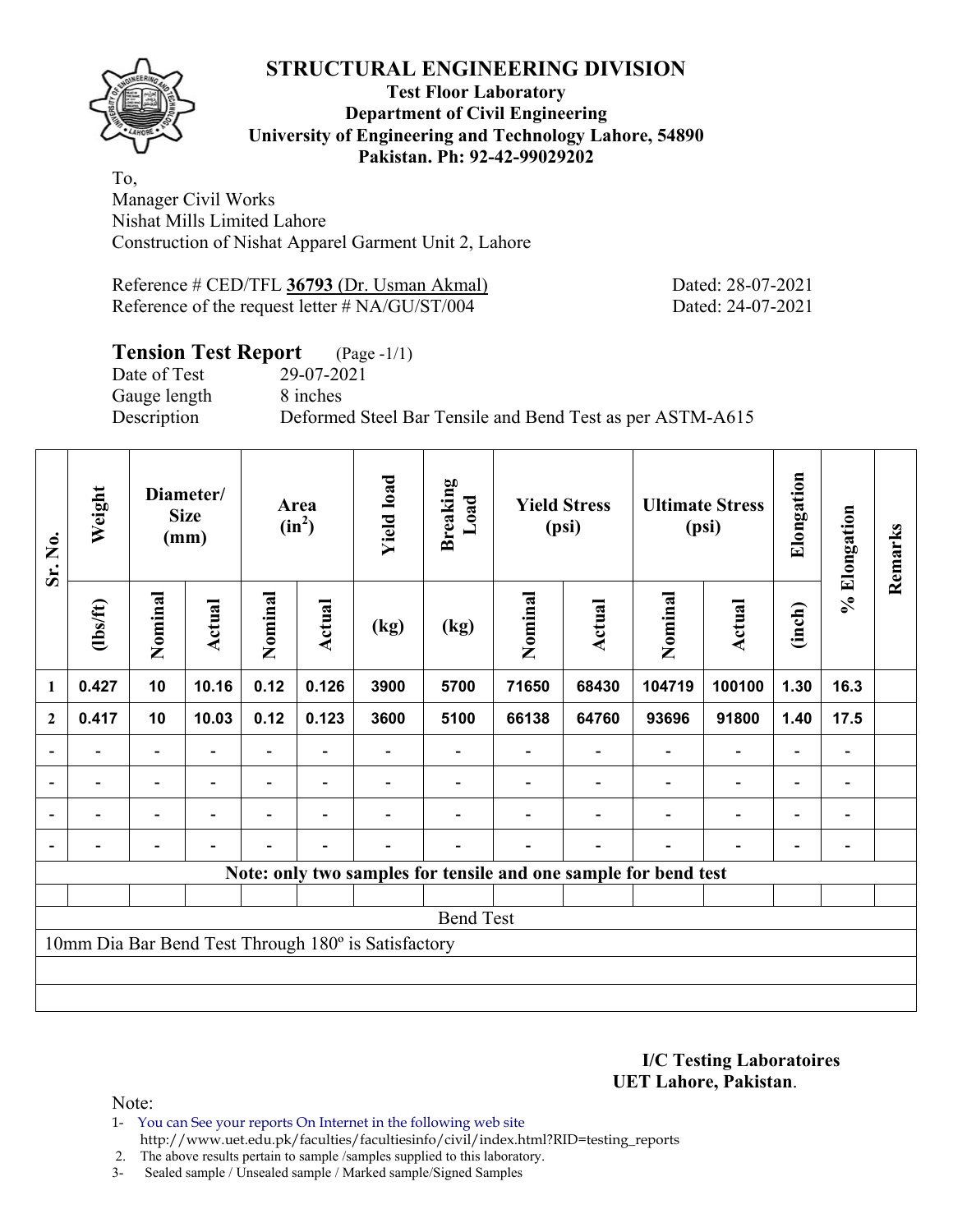

#### **Test Floor Laboratory Department of Civil Engineering University of Engineering and Technology Lahore, 54890 Pakistan. Ph: 92-42-99029202**

To, Resident Engineer

Engineering Consultancy Services Punjab (Pvt) Ltd Supply, Construction, Installation and O & M of Surface Water Treatment Plant at Rural Area Okara, Sahiwal

| Reference # CED/TFL 36795 (Dr. Usman Akmal)             | Dated: 28-07-2021 |
|---------------------------------------------------------|-------------------|
| Reference of the request letter $\#$ ECSP/PAPA/CZ-RE-04 | Dated: 28-07-2021 |

## **Tension Test Report** (Page -1/1)

Date of Test 29-07-2021 Gauge length 8 inches

Description Deformed Steel Bar Tensile and Bend Test as per ASTM-A615

| Sr. No.                                                         | Weight   | Diameter/<br><b>Size</b> |                  | Area<br>$(in^2)$         |                          | <b>Yield load</b> | <b>Breaking</b><br>Load  | <b>Yield Stress</b><br>(psi) |                          | <b>Ultimate Stress</b><br>(psi) |                          | Elongation               | % Elongation                 | Remarks |
|-----------------------------------------------------------------|----------|--------------------------|------------------|--------------------------|--------------------------|-------------------|--------------------------|------------------------------|--------------------------|---------------------------------|--------------------------|--------------------------|------------------------------|---------|
|                                                                 | (1bs/ft) | Nominal<br>$(\#)$        | Actual<br>(inch) | Nominal                  | Actual                   | (kg)              | (kg)                     | Nominal                      | <b>Actual</b>            | Nominal                         | <b>Actual</b>            | (inch)                   |                              |         |
| 1                                                               | 0.379    | $\mathbf{3}$             | 0.377            | 0.11                     | 0.111                    | 3700              | 5100                     | 74200                        | 73150                    | 102200                          | 100900                   | 1.10                     | 13.8                         |         |
| $\mathbf{2}$                                                    | 0.385    | $\mathbf{3}$             | 0.379            | 0.11                     | 0.113                    | 3800              | 5200                     | 76200                        | 74080                    | 104200                          | 101400                   | 1.00                     | $12.5$                       |         |
|                                                                 |          | $\overline{\phantom{0}}$ |                  | $\overline{\phantom{0}}$ |                          |                   | $\overline{\phantom{0}}$ |                              | $\overline{\phantom{a}}$ |                                 | $\overline{\phantom{0}}$ | $\overline{\phantom{0}}$ | $\qquad \qquad \blacksquare$ |         |
|                                                                 |          |                          |                  | -                        | $\overline{\phantom{a}}$ |                   |                          |                              |                          |                                 | $\overline{a}$           | $\overline{\phantom{0}}$ | -                            |         |
|                                                                 |          | ٠                        |                  | $\overline{\phantom{0}}$ | $\overline{\phantom{0}}$ |                   |                          |                              |                          |                                 | $\overline{\phantom{0}}$ | $\overline{\phantom{0}}$ | $\blacksquare$               |         |
|                                                                 |          |                          |                  |                          |                          |                   |                          |                              |                          |                                 |                          |                          | -                            |         |
| Note: only two samples for tensile and one sample for bend test |          |                          |                  |                          |                          |                   |                          |                              |                          |                                 |                          |                          |                              |         |
|                                                                 |          |                          |                  |                          |                          |                   |                          |                              |                          |                                 |                          |                          |                              |         |
| <b>Bend Test</b>                                                |          |                          |                  |                          |                          |                   |                          |                              |                          |                                 |                          |                          |                              |         |
| #3 Bar Bend Test Through 180° is Satisfactory                   |          |                          |                  |                          |                          |                   |                          |                              |                          |                                 |                          |                          |                              |         |
|                                                                 |          |                          |                  |                          |                          |                   |                          |                              |                          |                                 |                          |                          |                              |         |
|                                                                 |          |                          |                  |                          |                          |                   |                          |                              |                          |                                 |                          |                          |                              |         |

**I/C Testing Laboratoires UET Lahore, Pakistan**.

- 1- You can See your reports On Internet in the following web site http://www.uet.edu.pk/faculties/facultiesinfo/civil/index.html?RID=testing\_reports
- 2. The above results pertain to sample /samples supplied to this laboratory.
- 3- Sealed sample / Unsealed sample / Marked sample/Signed Samples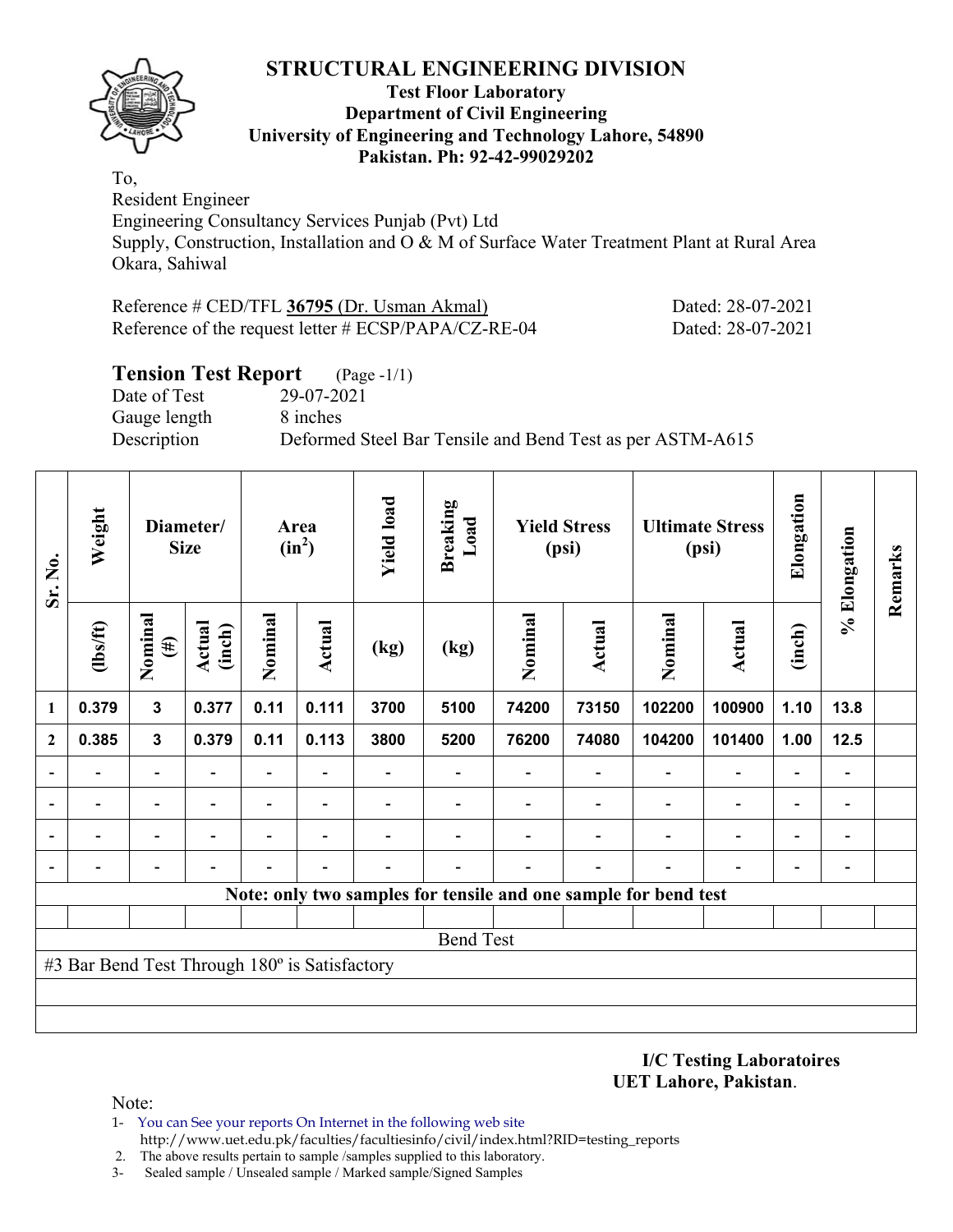

#### **Test Floor Laboratory Department of Civil Engineering University of Engineering and Technology Lahore, 54890 Pakistan. Ph: 92-42-99029202**

To, Commercial Officer Al Fazal Engineering Pakistan NTDC 500kV Grid Station Faisalabad WAPDA – NESPAK – Netracon Technologies (Pvt) Ltd

| Reference # CED/TFL 36796 (Dr. M Rizwan Riaz)       | Dated: 29-07-2021 |
|-----------------------------------------------------|-------------------|
| Reference of the request letter $\#$ ALF-21-07-0007 | Dated: 26-07-2021 |

## **Tension Test Report** (Page – 1/1) Date of Test 29-07-2021 Gauge length 2 inches Description Sheet Strip Tensile Test **Designation<br>Size of Strip<br>X Section<br>Xield load<br>Rreaking<br>Load<br>Vield Stress**<br>Ultimate **Elongation**  Elongation **Stress % Elongation**  % Elongation **Remarks**  Remarks **Sr. No.**   $(mm)$  (mm)  $(mm^2)$  $(kg)$   $(kg)$   $(MPa)$   $(MPa)$   $(in)$ **1 2 21.40x2.10 44.94 1100 1700 240.12 371.09 0.80 40.00 - - - - - - - - - - - - - - - - - - - - - - - - - - - - - - - - - - - - - - - - - - - - - - - - - - - - - - - - - - - - - - - - - - - - - - Only One Sample for Tensile Test Bend Test**

**I/C Testing Laboratoires UET Lahore, Pakistan**.

- 1- You can See your reports On Internet in the following web site http://www.uet.edu.pk/faculties/facultiesinfo/civil/index.html?RID=testing\_reports
- 2. The above results pertain to sample /samples supplied to this laboratory.
- 3- Sealed sample / Unsealed sample / Marked sample/Signed Samples